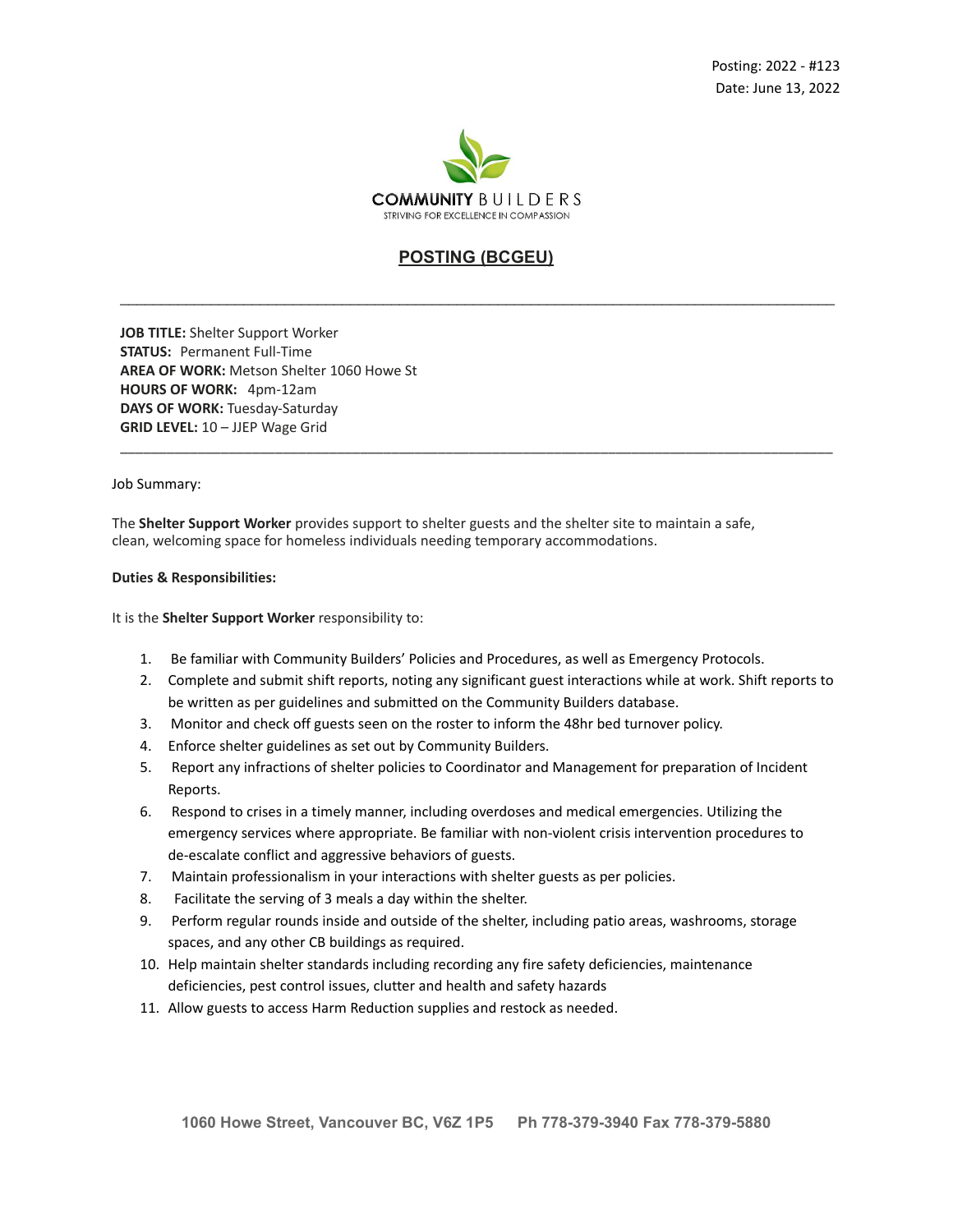- 12. Facilitate entry to shelter by outreach teams and medical organizations to help shelter guest's access housing and medical help when needed.
- 13. Perform regular cleaning tasks to ensure cleanliness of shelter, including but not limited to:
	- Cleaning washrooms
	- Changing sheets on beds
	- Laundry
	- Emptying garbages
	- Performing perimeter checks and picking up any garbage

14. Be willing to move shelter sites when operationally required.

15. Further tasks list posted in shelter

# **Education, Training & Experience:**

- 1. A minimum of completed Gr. 12 education.
- 2. Six (6) months of recent related work experience or an equivalent combination of education, training and experience
- 3. Certificates in Narcan Training, First Aid, and Non Violent Crisis Intervention training (NVCI)
- 4. Criminal record check

# **Skills & Abilities:**

- 1. Ability to work in a harm reduction environment which includes an observed consumption area, as well as familiarization with the principles of harm reduction.
- 2. Physical ability to carry out the duties of the position.
- 3. Able to work independently with minimal supervision, exercise initiative and good judgment
- 4. Ability to operate related equipment.
- 5. Ability to communicate effectively, both verbally and in writing.
- 6. Ability to organize and prioritize.
- 7. Ability to observe and recognize changes in clients.
- 8. Ability to establish and maintain rapport with clients, staff and management and collateral service providers.
- 9. Home management skills.
- 10. Ability to instruct.
- 11. Ability to analyze and resolve problems.
- 12. Conflict resolution and crisis intervention skills.
- 13. Ability to assist with medication support and to follow established policies and procedures.
- 14. Advocacy skills